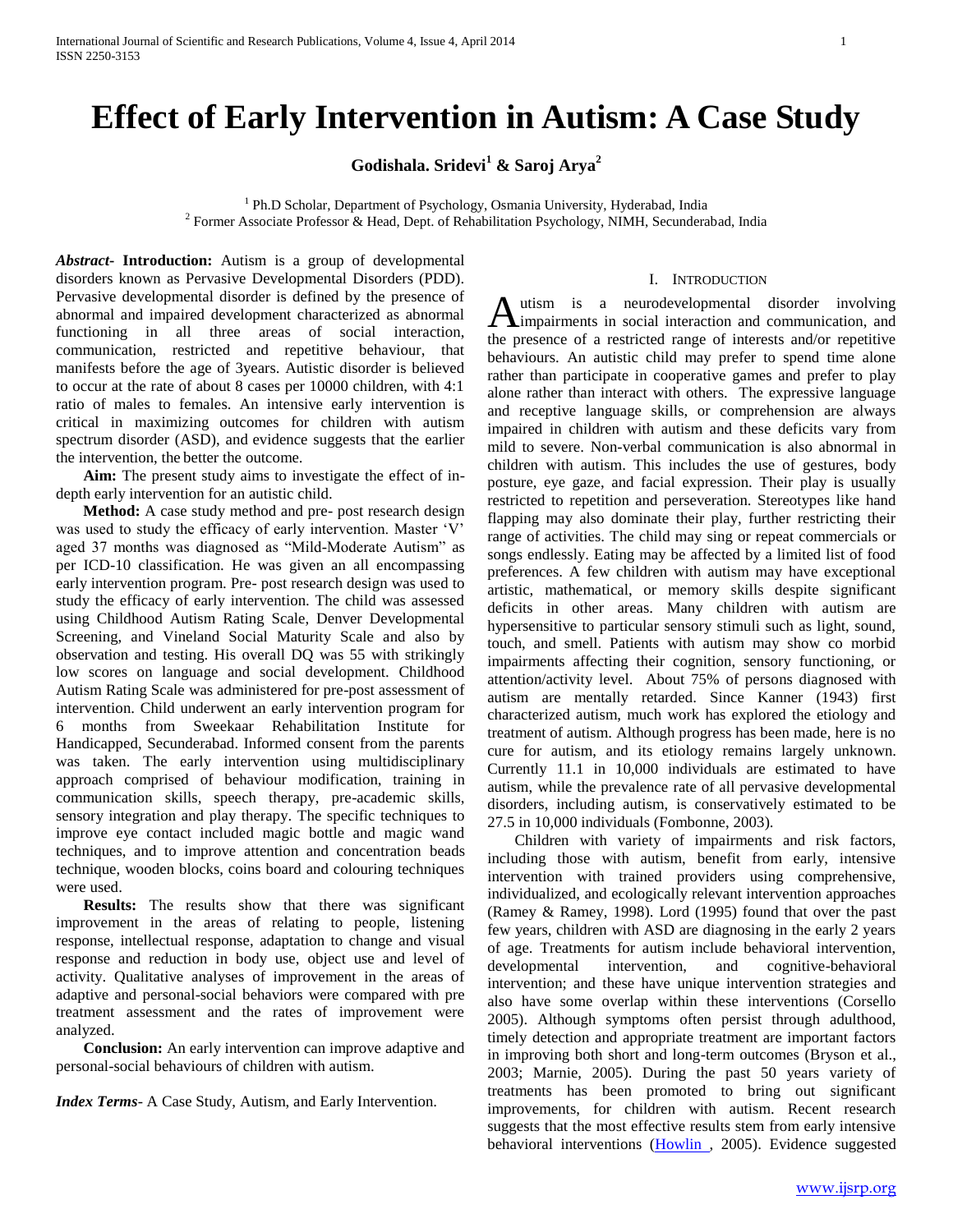that early intervention with autism is more effective than later treatment; specifically, children entering intervention programs as young preschoolers tend to have better outcomes than those entering programs as school-age children (Harris & Handleman, 2000; Sheinkopf & Siegel, 1998). Early identification has increased in importance because children with ASDs who receive services prior to 48 months of age make greater improvements than those receive services after 48 months of age (Harris & Weiss, 1998). Early intervention programs are indeed beneficial for children with autism, often improving developmental functioning and decreasing maladaptive behaviors and symptom severity at the level of group analysis [\(Rogers &](http://www.ncbi.nlm.nih.gov/sites/entrez?Db=pubmed&Cmd=Search&Term=%22Rogers%20SJ%22%5BAuthor%5D&itool=EntrezSystem2.PEntrez.Pubmed.Pubmed_ResultsPanel.Pubmed_DiscoveryPanel.Pubmed_RVAbstractPlus) [Vismara, 2](http://www.ncbi.nlm.nih.gov/sites/entrez?Db=pubmed&Cmd=Search&Term=%22Vismara%20LA%22%5BAuthor%5D&itool=EntrezSystem2.PEntrez.Pubmed.Pubmed_ResultsPanel.Pubmed_DiscoveryPanel.Pubmed_RVAbstractPlus)008). An intensive early intervention is critical to maximizing outcomes for children with autism spectrum disorder (ASD), and evidence suggests that the earlier intervention can begin, the better the outcome (Woods & Wetherby 2003).

 The Walden Toddlers Program focus on incidental teaching and social inclusion and it includes typical toddlers and toddlers with autism, between the ages of 15 and 36 months. It found that 82% of toddlers used meaningful words when they left the program and 71% of the children showed improvement in their proximity to other children (McGee & Daly, 1999). Computerpresented Social Stories and video models on the social communication skills of three children with High-Functioning Autism/Asperger's Syndrome (HFA/AS). They found that the combined treatment package was effective for improving the rates of social communication and beneficial for remediating social skill difficulties for individuals with HFA/AS (Sansosti & Powell-Smith, 2008). Social Stories are beneficial in terms of modifying target behaviours among high functioning children with ASD (Mohammad Karkhaneh et. al 2010 and Gray 1994).

 Studies have been done on the importance of early detection of and intervention in autism. Early Start Denver Model (ESDM), a comprehensive developmental behavioural intervention, for improving outcomes of toddlers diagnosed with autism spectrum disorder (ASD). ESDM intervention, which is based on developmental and applied behavioural analytic principles and delivered by trained therapists and parents for 2 years and it found that controlled trial to demonstrate the efficacy of a comprehensive developmental behavioural intervention for toddlers with ASD for improving cognitive and adaptive behaviour and reducing severity of ASD diagnosis (Dawson et. al., 2010). Early intensive behavioural and developmental interventions for young children with autism spectrum disorders (ASDs) may enhance developmental outcomes. Lovaas-based approaches and early intensive behavioural intervention variants and the Early Start Denver Model resulted in some improvements in cognitive performance, language skills, and adaptive behaviour skills in some young children with ASDs (Warren et. al., 2011). A systematic review of controlled studies of early intensive behavioural interventions (EIBI) for young children with autism provides evidence for the effectiveness of EIBI for some, but not all, preschool children with autism , with some evidence that initial IQ (but not age) was related to progress **(**Howlin et. al., 2009; Peters-Scheffer et. al., 2011**)**.

 Cognitive ability in autism is associated with autism severity. IQ improvements correlated significantly with reduction in autism symptoms and mostly in stereotyped behaviours. However, baseline cognitive level cannot predict the progress

rate in autism symptoms with intervention. Improvement of social–communicative behaviours and the intensive intervention are related to significant cognitive increments in autism (Itzchak et. al., 2008). **Linderman & Stewart (1999)**, implemented sensory integrative-based occupational therapy, and found significant improvements in the areas of social interaction, approach to new activities, response to holding or hugging, and response to movement. Decreases were noted in the frequency and duration of disruptive behaviors (e.g., high activity levels, aggressive behaviors), with an increase in functional behaviors, such as spontaneous speech, purposeful play, and attention to activities and conversation. The sensory integration therapy program positively affected treated children [\(Fazlioğlu a](http://www.ncbi.nlm.nih.gov/sites/entrez?Db=pubmed&Cmd=Search&Term=%22Fazlio%C4%9Flu%20Y%22%5BAuthor%5D&itool=EntrezSystem2.PEntrez.Pubmed.Pubmed_ResultsPanel.Pubmed_DiscoveryPanel.Pubmed_RVAbstractPlus)nd [Baran 2](http://www.ncbi.nlm.nih.gov/sites/entrez?Db=pubmed&Cmd=Search&Term=%22Baran%20G%22%5BAuthor%5D&itool=EntrezSystem2.PEntrez.Pubmed.Pubmed_ResultsPanel.Pubmed_DiscoveryPanel.Pubmed_RVAbstractPlus)008) and the early intensive behavioral intervention (EIBI) is an effective treatment, on average, for children with autism [\(Granpeesheh.](http://www.researchgate.net/researcher/24728657_Doreen_Granpeesheh), et al. 2009). Ben-Itzchak and Zachor assessed the relation between pre-intervention variables such as cognition, socialization and communication; to outcome in young children with autism with different IQ scores and severity of the symptoms. They have taken six developmental-behavioural domains including, imitation, receptive language, and expressive language, nonverbal communication skills, play skills and stereotyped behaviours were assessed at pre- and post-1 year of intervention times. They found significant progress in all the six developmental-behavioural domains after 1 year of intervention. Children with higher initial cognitive levels and children with fewer measured early social interaction deficits showed better acquisition of skills in three developmental areas, receptive language, expressive language and play skills. Better progress in expressive language was associated with the child's social abilities, while more significant progress in play skills was related to pre-intervention cognitive level (Ben-Itzchak and Zachor, 2007). Some studies have found the evident that judgments about the effects of therapy may be significantly influenced by the selection of the tests for pre-and post-treatment assessments (Magiati & Howlin, 2012).

 One more study was evaluated in a training course for parents, designed to help them understand autism spectrum disorder and to facilitate social communication with their young child. The results found that the training course was well received by parents and had a measurable effect on both parents' and children's communication skills (McConachie, 2005). [Solomon e](http://www.ncbi.nlm.nih.gov/sites/entrez?Db=pubmed&Cmd=Search&Term=%22Solomon%20M%22%5BAuthor%5D&itool=EntrezSystem2.PEntrez.Pubmed.Pubmed_ResultsPanel.Pubmed_DiscoveryPanel.Pubmed_RVAbstractPlus)t, al., (2008), conducted evidenced based treatment called parent –child interaction therapy. They investigated the role of shared positive affect during the course of therapy on child and parent outcomes. Shared positive affect in parent child dyads and parent positive affect increased between the initial and final phases of the therapy. Parent positive affect after the first phase was related to perceptions of improvement in problem behaviors and adaptive functioning.

 Children with autism exhibit significant deficits in their ability to spontaneously imitate the play actions and descriptive gestures of others. Reciprocal imitation training (RIT) is a naturalistic imitation intervention designed to teach spontaneous imitation skills during play. Ingersoll & Gergans assessed the effectiveness of parent-implemented RIT using a multiplebaseline design across three young children with autism and their mothers. They found that RIT is effective for teaching imitation skills to young children with autism in a naturalistic setting and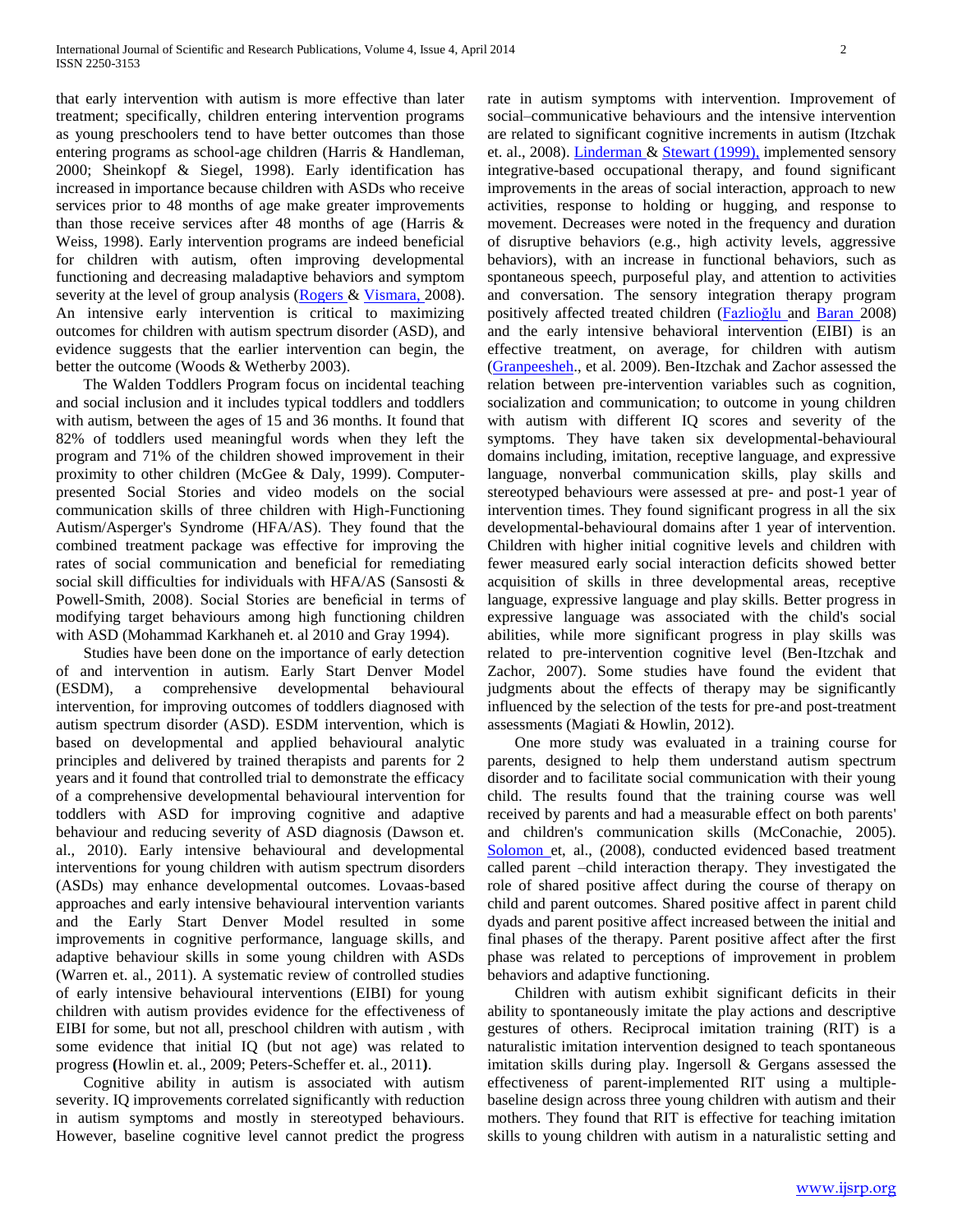extend the findings to parents (Ingersoll & Gergans, 2007). [Tonge](http://www.ncbi.nlm.nih.gov/sites/entrez?Db=pubmed&Cmd=Search&Term=%22Tonge%20B%22%5BAuthor%5D&itool=EntrezSystem2.PEntrez.Pubmed.Pubmed_ResultsPanel.Pubmed_DiscoveryPanel.Pubmed_RVAbstractPlus) et, al., (2006), concluded that parent education and skills training program for parents of young children newly diagnosed with autism provides significant improvements in parental mental health and adjustment, justifying its addition to early intervention programs at least for parents with mental health problems. The multidisciplinary approach has brought out significant improvement in children with autism and the improvements are in the areas of relating to people, listening and visual response, and there are reduction in body use, object use, and activity level (Sridevi & Rangaswamy 2013). Jane [Case-](http://www.ncbi.nlm.nih.gov/sites/entrez?Db=pubmed&Cmd=Search&Term=%22Case-Smith%20J%22%5BAuthor%5D&itool=EntrezSystem2.PEntrez.Pubmed.Pubmed_ResultsPanel.Pubmed_DiscoveryPanel.Pubmed_RVAbstractPlus)[Smith a](http://www.ncbi.nlm.nih.gov/sites/entrez?Db=pubmed&Cmd=Search&Term=%22Case-Smith%20J%22%5BAuthor%5D&itool=EntrezSystem2.PEntrez.Pubmed.Pubmed_ResultsPanel.Pubmed_DiscoveryPanel.Pubmed_RVAbstractPlus)nd Teresa [Bryan \(](http://www.ncbi.nlm.nih.gov/sites/entrez?Db=pubmed&Cmd=Search&Term=%22Bryan%20T%22%5BAuthor%5D&itool=EntrezSystem2.PEntrez.Pubmed.Pubmed_ResultsPanel.Pubmed_DiscoveryPanel.Pubmed_RVAbstractPlus)1999) examined the effects of an occupational therapy intervention emphasizing sensory integration with five preschool children with autism and concluded that the behavioral changes that children with autism can make when participating in intervention using a sensory integration approach. The TEACCH model has increased in structure and individualized programming in the areas of communication, independence, socialization, developmental planning, and positive behavior management compared to participants in autism with severe disabilities [\(Mary e](http://www.ncbi.nlm.nih.gov/sites/entrez?Db=pubmed&Cmd=Search&Term=%22Van%20Bourgondien%20ME%22%5BAuthor%5D&itool=EntrezSystem2.PEntrez.Pubmed.Pubmed_ResultsPanel.Pubmed_DiscoveryPanel.Pubmed_RVAbstractPlus)t, al., 2003).

## II. PRESENT STUDY & METHODOLOGY

 Aim of the present study was to investigate the effects of an early intervention in autism. A case study method was used for the present research study. Master 'V' aged 37 months was diagnosed as "Mild-Moderate Autism" as per ICD-10 classification. He was given an all encompassing early intervention program. Pre- post research design was used to study the efficacy of early intervention. The child was assessed using Childhood Autism Rating Scale, Denver Developmental Screening, and Vineland Social Maturity Scale and also by observation and testing. Childhood Autism Rating Scale was administered for pre-post assessment of intervention. Child underwent an early intervention program for 6 months from Sweekaar Rehabilitation Institute for Handicapped, Secunderabad. Informed consent from the parents was taken. The early intervention using multidisciplinary approach comprised of behaviour modification, training in communication skills, speech therapy, pre-academic skills, sensory integration and play therapy.

## **2.1 Chief Complaints**

 Master "V" 37m aged boy brought by his parents with the complaints of unable to speak age appropriately, poor eye contact, poor attention and concentration, unable to sit at one place for some time, unable to mingle with other children, disturbed in new situations, aloofness, repetitive behavior, pre occupied with objects in a strange way and making meaningless sounds. The onset was gradual and course was continuous.

#### **2.2 Case History**

 According to parents the child's motor development reported to be normal. He started to walk at the age of 1y1m. The child was unable to speak any word, only babbling was present even after 18m and eye contact was poor. Child has another problem like poor attention and concentration. He did not recognized his mother, did not ask for mother when she was away from him. They also noticed that his symptoms were progressive with the increase of his age. The child began showing, lack of social  $\&$ emotional response, not showing interest to play with peer group appropriate to development level, not able to imitate verbal and nonverbal imitation, disturbed in new situations.

 Child was self engaged and most of the time he used to play with pink colour objects and like to play with car toys and mainly with tires of the car toys. He used to carry four match sticks in his hand, if one match stick missed he used search for that and he would become restless and scream. He used to make meaningless sounds frequently. Child used to show self stimulatory behaviours such as touching his lower part ears with both. Child was pre occupied with smoothness of the ears and enjoying the smoothness. The child's parents were noticed that he was not developing age appropriately after the age of 1years. And his behaviour was also changing according to his age. But they did not go for any medication or any intervention, because they thought that child will improve in later stage. At the age of 3years their relatives suggested them to go to sweekaar rehabilitation centre for psychological evaluation. So they came for psychiatrist to sweekaar upkaar from there child was referred to Department of Clinical Psychology.

## **2.3 Birth & Developmental History**

 He is the only issue of non-consanguineous parents, pre term caesarean delivery  $(8<sup>th</sup>$  month) and mother suffered with vomiting till  $5<sup>th</sup>$  month of pregnancy. Below average birth weight (2.3kg) was present. Child had neonatal jaundice after 4 days of the birth, and went for phototherapy for two days. There after no complications were reported by the parents.

His developmental milestones were as follows: Smiling- 8weeks, Head control- 4  $\frac{1}{2}$  months, Roll over- 7m, Sitting- 7  $\frac{1}{2}$  m, Crawling- 9m, Standing- 11m, and Walking- 13m and babbling was started from the age of 18months. He is unable to speak a single meaningful word.

## **2.4 Psychological Assessment**

 The child was assessed using Childhood Autism Rating Scale (CARS), Denver Developmental Screening Test (DDST), and Vineland Social Maturity Scale (VSMS) and also by observation and testing.

## **2.5 Test Findings**

 On DDST his developmental age is 1 year 7months and corresponding developmental quotient is 55 indicating mild developmental delay. Comparative to motor development he got low score on language, fine motor, personal and social development.

 Vineland Social Maturity Scale shows that his overall social maturity level is around 1 year 7 months and corresponding social quotient is 55.

 The total CARS score is 34.50 which show "Mild to Moderate Autism".

#### **2.6 Behavior Observation**

 The child had poor eye contact, was not responded to name call and was unable to follow simple commands. His attention and concentration was poor and distracted very easily. He used to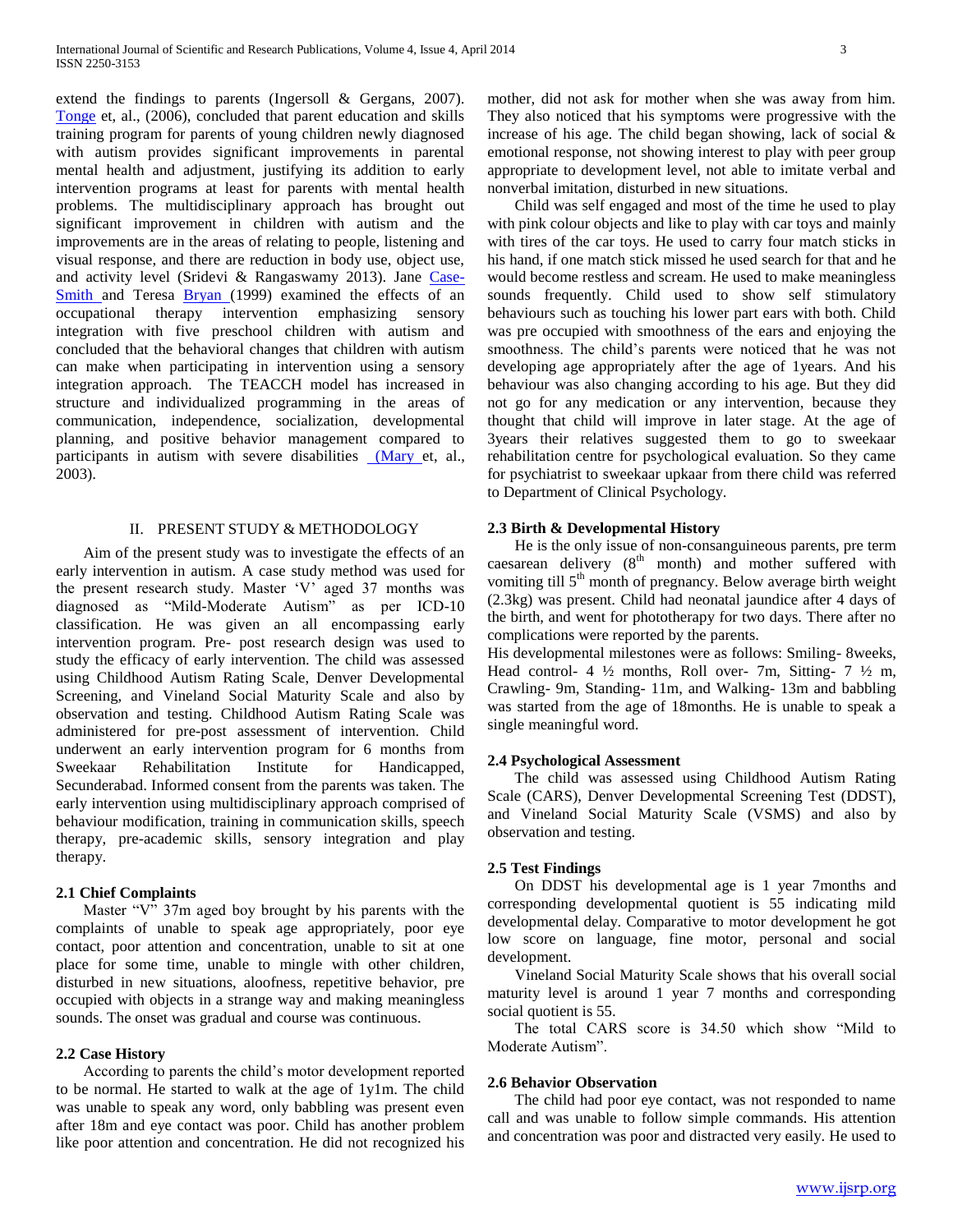International Journal of Scientific and Research Publications, Volume 4, Issue 4, April 2014 4 ISSN 2250-3153

indicate his needs through gestures and drags his mother for his needs. Child was constantly squirming in the chair, and was unable to sit at one place. He was preoccupied with touching his ear frequently and enjoying the smoothness. Child was making meaningless sounds and was unable to recognize his parents.

# **2.7 Diagnosis**

 After taking the case history, test findings, behaviour observation, and parent's reports in consideration Mild-Moderate Autism was made according to ICD-10.

# III. THERAPEUTIC PROCESS

#### **3.1 Parental Counseling**

 It was carried out soon after the diagnosis in weekly once basis. Master "V" was provided the pharmaco therapy by the rehabilitation pediatrics to reduce the severity of the hyperactivity and self stimulatory behaviours. Parental counselling involved, engagement of parents in treatment as a part, presentation of detailed information about the disorder and its consequences, and need of multi disciplinary treatment approach with team of professionals such as psychologist, speech therapist, special educator, occupational therapist and the parents as a primary care givers, for dealing with issues relating to the pressure and stress of parenting a child with autism and developing an appropriate coping strategies to help the parents to manage the child, development of the social support group to meet and share experiences with other parents.

## **3.2 Intervention Program**

 The early intervention using multidisciplinary approach comprised of behavior modification, training in communication skills, speech therapy, pre-academic skills, sensory integration and play therapy.

#### **3.2.1 Behaviour Modification**

 The behaviour modification was carried out for six months in every day basis. Every day the session was continued for half an hour by a psychologist to decrease restlessness ad self stimulatory behaviour and to improve eye contact, attention and concentration with different materials. Initially the target behaviours and reinforcers were identified to continue the therapy program for the betterment of the child.

#### **3.2.1.1 Identifying Target Behaviour**

#### **Short-term goals**

- To decrease hyperactivity and self stimulatory behaviors.
- To improve communication skills:
	- A) Attention skills
		- B) Eye contact
	- To improve social interactions:
		- A) Verbal and nonverbal
		- B) Play skills

# **Long-term goals**

- 1. To improve general awareness of self & environment
- 2. Self-help skills

3. Cognitive skills

#### **3.2.1.2 Identifying The Reinforces**

 As the child was unable to express his likes and dislikes reinforcers are selected after discussing with the parents according to his interests. Positive rein forcers:

- 1. Consumable rein forcers:
	- Cream biscuits
		- Apple
- 2. Tangible reinfrocers other than food.
	- Toys
	- Coluoring pencils
- 3. Social Reinforcers:
	- Clapping,
	- Patting of the back,
	- Saying good boy
- When at home mother can do:
	- Hugging
	- kissing

# **3.2.2 Addressing the Restlessness and Self Stimulatory Behaviour**

 The child was unable to sit at one place for required period of time. The child was very active and used to become very restless when he was in closed places and in new situations. To reduce all these behaviour the therapist made the child to engage in different activities. Initially the child was not able to sit for one minute also in the therapy room. So, the therapist physically restrained by holding his hands and made the child to sit in the chair for 4-5min. After using this technique for some sessions; the child was ready to sit for a while. Then the therapist changed the technique as engaging the child with different activities according to child's level. Initially the activities were changed within 2-3 minutes, because the child used to distract very quickly and later it was used within 7-8 min for changing the activities.

 The child had self stimulatory behaviour like touching ears and enjoying the smoothness frequently. Whenever the therapist observed the self stimulatory behaviour in the child, the therapist made him to distract from that behaviour and engaged him by using different activities to the child such as by warning, calling by his name, command to come here, and given activities like take the ball, showing the pictures, engaged him in a talk and by giving toys to him etc. Gradually the frequency of self stimulatory behaviour was reduced and after 20 sessions with 5months of duration, the behaviour was reduced completely.

#### **3.3 To Improve Eye Contact**

 As the child's eye contact was not adequate; the following activities were followed to improve his eye contact. Mother was also included along with therapist. In this process mother was used as a co-therapist to carry out home based methods.

#### **3.3.1 Magic bottle technique**

 Mother was asked to take a glass bottle. She was asked to fill the bottle with water and colored balls. She was asked to move the bottle shake up and down in front of the child so that he can watch it carefully how the colored beads are moving in the water bottle with this technique child could pay attention on the bottle.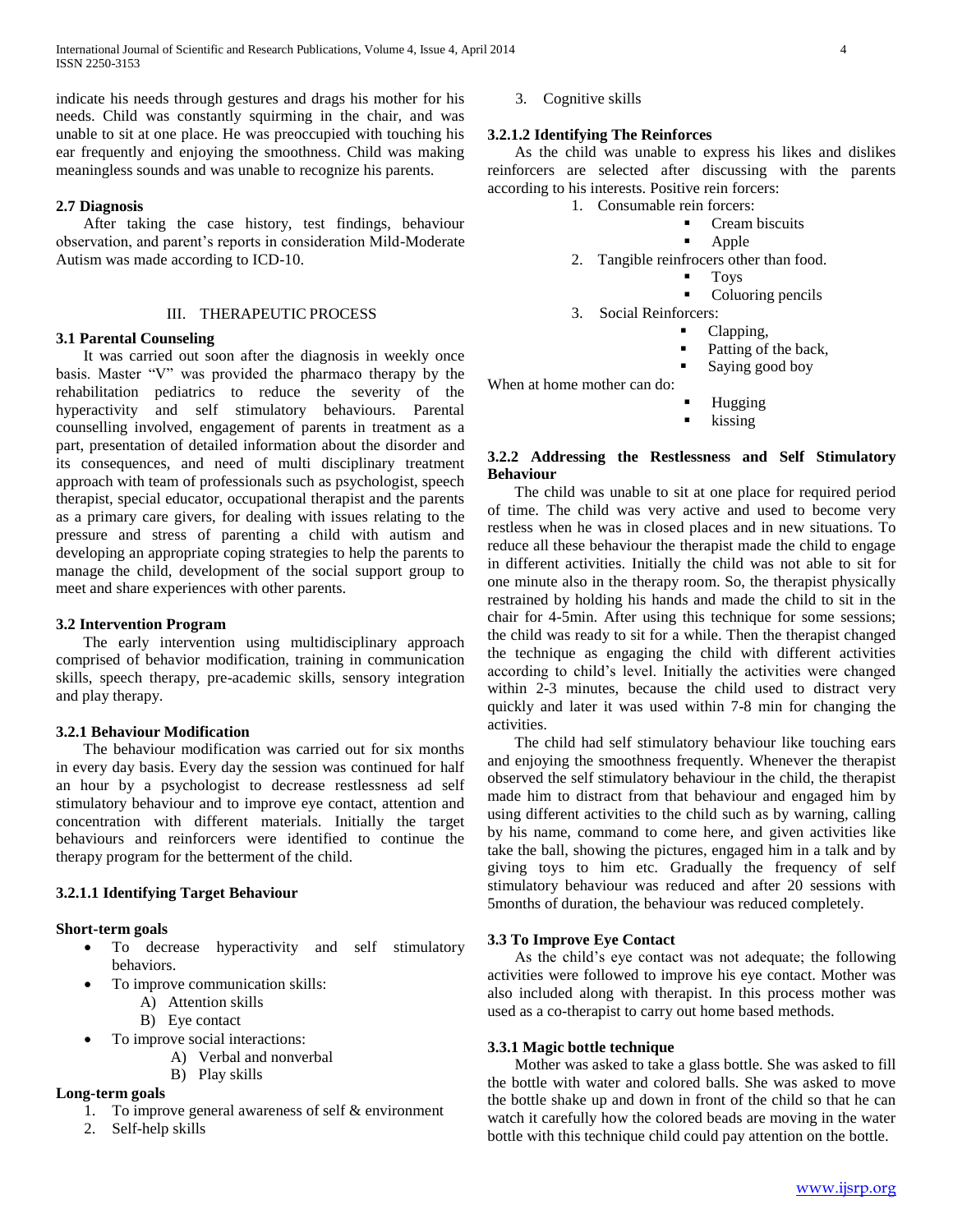# **3.3.2 Magic wand**

 Magic wand is one stick, which is covered with a colorful satin ribbon and a bunch of beads are tied to its one end, which attracts the child. This can be moved by the therapist or mother infront of the child so, that he can observe it for a long which can improve his attention. Every time the child was reinforced by cream biscuits after paying his attention. Mother was trained to use some other techniques such as:

- a) Placing the child in a darkroom and moving candle in front of him with a distance from one side to another side.
- b) further, whenever the child pulls parents they were asked to pull back his hand and when he looks at them, look back at the desired object saying "Oh you want ... ". Therapist and parent followed this method, through which the child learned that he need to look at the other person before his need is met.
- c) Mother was asked to hold the child's head and engage him by talking along with the expressions.
- d) Mother asked to tell the rhymes with actions and facial expressions.

 Initially his eye contact was very poor and after using the above techniques during therapy sessions as well as at home environment with the help of mother for 6 months, the child was able to stair other persons while asking something and when he asked to do some work.

#### **3.4 To Improve His Attention and Concentration**

 The child had poor attention and concentration so; the therapist used some of the techniques to improve his attention. The child was distracted when child pre occupied in his world.

### **3.4.1 Beads technique**

 To improve his attention mother was asked to give some beads and wire or thread so, that the child can make a strand. This activity could help the child to improve his attention. He was immediately rewarded verbally saying "Good Boy" and by providing an Apple.

#### **3.4.2 Wooden blocks**

 Therapist provided wooden blocks to the child, and made to remove the blocks one by one, after that the child was asked to fill the blocks again. After some sessions the child was asked to remove blocks sequins, and keep it back. After completing the task the child reinforced with biscuits.

# **3.4.3 Coins board**

 The child was provided coins board and he was copied to remove the coins first and fill the coins one by one. After some sessions the child was filling the coins according to the colours were introduced and then it was filled with alternative colours. The child was reinforced by kissing and hugging after completing the task by his mother. After some sessions he was stared to pay attention whatever was carried out. Then the therapist was changed the techniques to sustain the attention, according to the child level.

## **3.4.4 Colour the pictures**

 Parents were asked to provide the child colouring books, to fill with crayons. Child was motivated to colour the pictures with in the outer lines. Beginning child was not showed any interest to colour the pictures. Then the child was reinforced with chocolate and slowly the child was able to colour the pictures and able to colour within the outer lines.

The child was rewarded depending upon the situations.

 Initially the child used to distract very easily, but after using the above techniques in 10 sessions he started to be attentive for a while. After 6 months of intervention the child was able to concentrate for 1-2min.

# **3.5 To Improve Communication Skills**

 Getting attention can be termed under communication skill as well as social skills. This is one of the pre-requisite of communication skills i.e. we need to gain the other person's attention before we communicate. As master "V" was unable to follow this while teaching communication skills. This was followed with the child with an aim to gain the other persons attention before communicating. Many exercises were planned and implemented to develop this behaviour in the child.

 Therapist **f**ollowed picture exchange communication system [PECS] in which the communication partner [parent/therapist] avoids eye contact at one stage. When the child approaches the person with his picture card and taps the person to gain his / her attention, the communication partner looks at the child and then responds to the request. Frequent repetition of similar strategy helped the child to understand the importance of gaining other's attention.

#### **3.6 Developing Imitation Skills**

 Master 'V' imitative skills were improved by interacting with him. Imitative skills are of four types, such as:

#### **3.6.1 Imitates gross motor movements**

 The child was following the imitations of the therapist with modelling a gross motor movements like clap hands, tap legs, shake hand and nod head etc. when the child will do this action, therapist praised him verbally or giving him his favourite toy.

#### **3.6.2 Imitate actions with objects**

 The child was provided with same identical objects and instructing the child with modelling an action with objects. Such as ring ball, scribbles, kiss doll, hold phone to ear, feed doll, wipe mouth, put hat on head, when the child is doing this action, reinforced the child with praise like 'good boy'.

# **3.6.3 Imitate fine motor movements**

 In front of the child, the therapist asked child to imitate to claps hands together, open and close hands, rub hands together, point out body parts, tap index finger, when the child was performed this action, and he was rewarded by apple.

#### **3.6.4 Imitates oral motor movements**

 In front of the child the therapist modelled an oral motor movement, like open mouth, smile, kiss, touch upper lip with tongue, when the child was done appropriately, he was rewarded.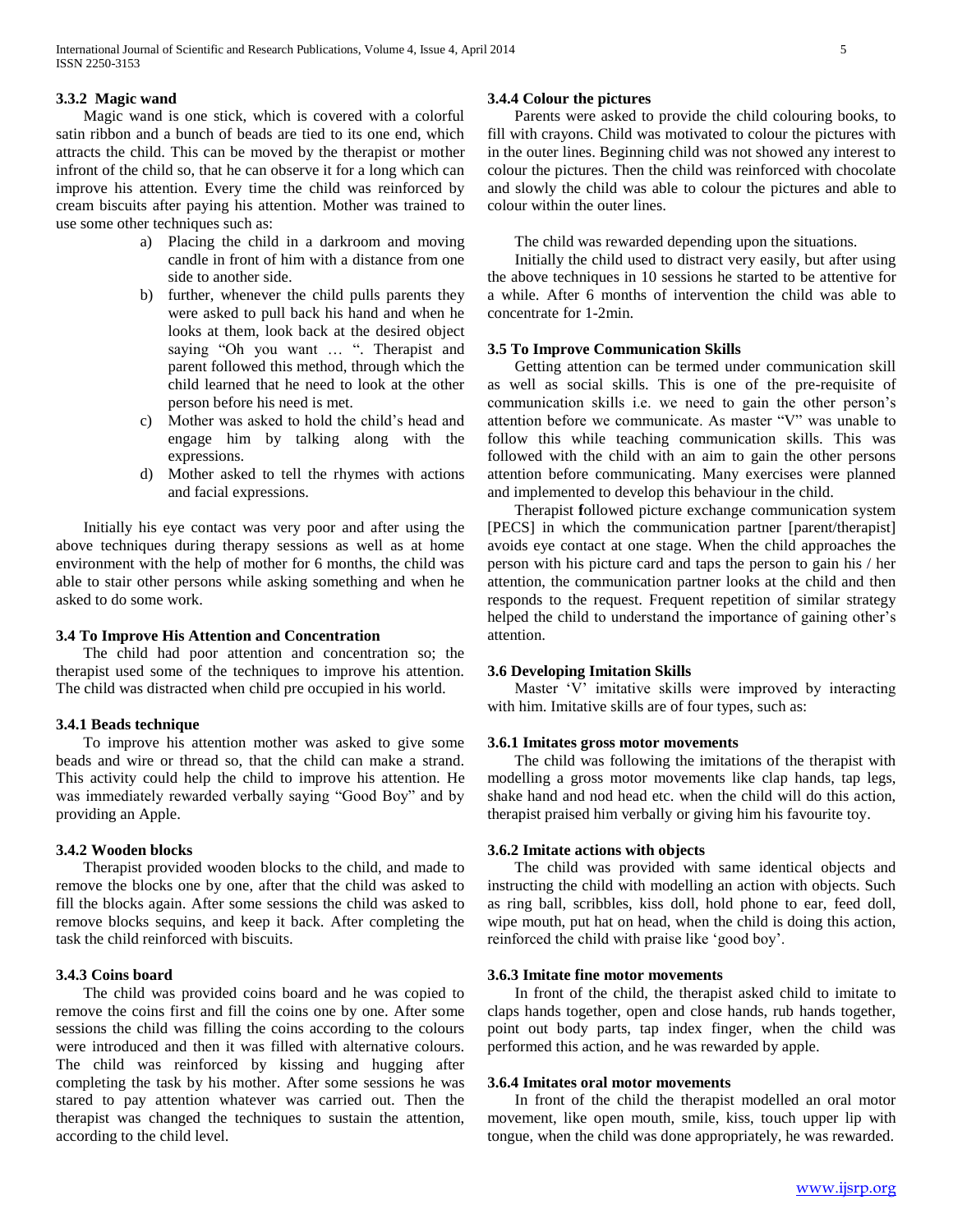## **3.7 To Improve Social Skills**

 Social skills program for autistic children included the learning how to act and react in social situations. Basic skills such as maintaining eye contact, developing sense of self, waiting for turn, replying to questions, and explaining rules are addressed.

#### **3.7.1 Developing sense of self**

 It is difficult to build a relationship with others, until one is aware of themselves, their strengths, limitations, interest etc. Starting at a very basic level, therapist and parents helped the child to identify his image in mirror. Therapist and parents pointed to the child's reflection and mention his name and then pointed to myself [mother to herself] while saying their name [mother-her name] slowly used similar process for him to recognize himself in photographs with family members.

 In the long term goals mother was asked to try and teach identification of body parts in the same manner. Mother asked to use sorting techniques when he has to sort his cloths, or other belongings. And after that it could be used to help him to notice differences like, "you have small shirts, and your father has big shorts because you are smaller than him".

# **3.7.2 Response to conventional questions**

 Our day-to-day conversations include a number of instances involving set questions and answers. The mother was explained to ask questions to the child, initially the child should provide the others help to answer the questions. The child used picture card, sign, as a response. In the initial stages the child was provided questions like where is your nose, where is you toy, bed, dress, etc.

 In long term goals child could taught how to answer conversational questions, respond to small phases like, "I don't know" when the child does not know the answer for a question. And it could be used in a group, to teach the child with modelling. In a group the other child was asked questions which he does not know, then he was answered as I don't know. It could help the child to provide similar responses.

#### **3.8 Play Therapy**

 Play is a wonderful tool for helping children to move beyond autism's self-absorption into real and to share interaction. Play therapy can also allow youngsters to explore their feelings, their environment, and their relationships with parents, siblings and peers.

 Improving the child's interaction with peer group and to improving child's play skills, play therapy was implemented. This was implemented in 3 stages:

 **Stage 1:** A starting point for the child is getting him used to playing with another person. In this particular areas the child likes are used [eg: - child likes bicycle riding] and this engagement is child centered and according to his wish and needs. The focus is on building a rapport with the child. This is a good starting point for the child to accept person's presence in his world.

 **Stage 2:** [Parallel play]: The next stage of play is parallel play. At this stage, the child is not expected to play with another child, but just play alongside, i.e parallel to another child. This provides the child to go further in play skills when he is ready. In

parallel play he has his own set of play items and the partner has his own set, the common point is that they are involved in similar kind of play.

 **Stage 3:** [Turn taking]: For Master "V" this is planned for long-term goal and parents were asked to follow this in the same manner as mentioned below:

 When the child is comfortable with having a partner playing around and may even start imitating the partner and vice-versa. Sharing the toy objects could be introduced. This could be by giving only one set of toy objects when both are involved in exactly the same kind of play. This necessitates that they actually have to share the material.

 For eg: - Building towers using a set of wooden bricks or they could be sharing the same material but playing different games, like using similar bricks one child builds a tower, while another one builds a bridge.

 This helped children to participate in group activities and to improve socialization. In play therapy the group of children participated and therapist made them to interact with each other by giving shake hand, wishing other children, playing with them and mainly wait for their chance in a group. Master 'V' was able to look at other children, trying to touch them, used to give shake hand, and waved bye-bye when therapist instructed after 6months.

#### **3.9 Speech Therapy**

 To identify the child's strength and deficits in the area of communication parents were asked to send the child for a complete evaluation of speech and language. Based on the results therapist plans the therapy program to improve the communication skills. Speech therapy emphasizes improving spontaneous language and maximizing the child's communication skills. In this case the development of speech is very important in order to help the child to communicate his needs with the help of speech therapy. Speech therapy was carried out in every day basis at least for 45min by a speech therapist. The mother was encouraged to continue the techniques at home for the continuation of the therapy. Mother was also asked to give language input in natural environment through natural manner. For example while feeding the child use the words like plate, glass, dal, rice, milk; while dressing explaining the colours, in the bathrooms words such as tap, water, soap etc. Speech pathologist was provided speech therapy for child. Master 'V' was unable to speak a single word at all initially, and due to his poor attention and concentration he took longer time to start the words. Speech therapist informed that initially he was not co-operative for the therapy sessions, but later 5 -6 sessions he started to sit for therapy. After 6 months of speech therapy he started to speak 1-2 words by himself.

#### **3.10 Occupational Therapy**

 The occupational therapist was assessed the child in an ageappropriate task basis and then therapist addressed the areas that interfere with the child's ability to function in such tasks. Therapy was provided to the child in the form of play activities which are used to improve the fine motor co-ordination, which helps the child to use pencil for writing, catch the ball, cut papers, buttoning, picture books to naming animals, engage in play activities, and it also help to enhance and maintain play,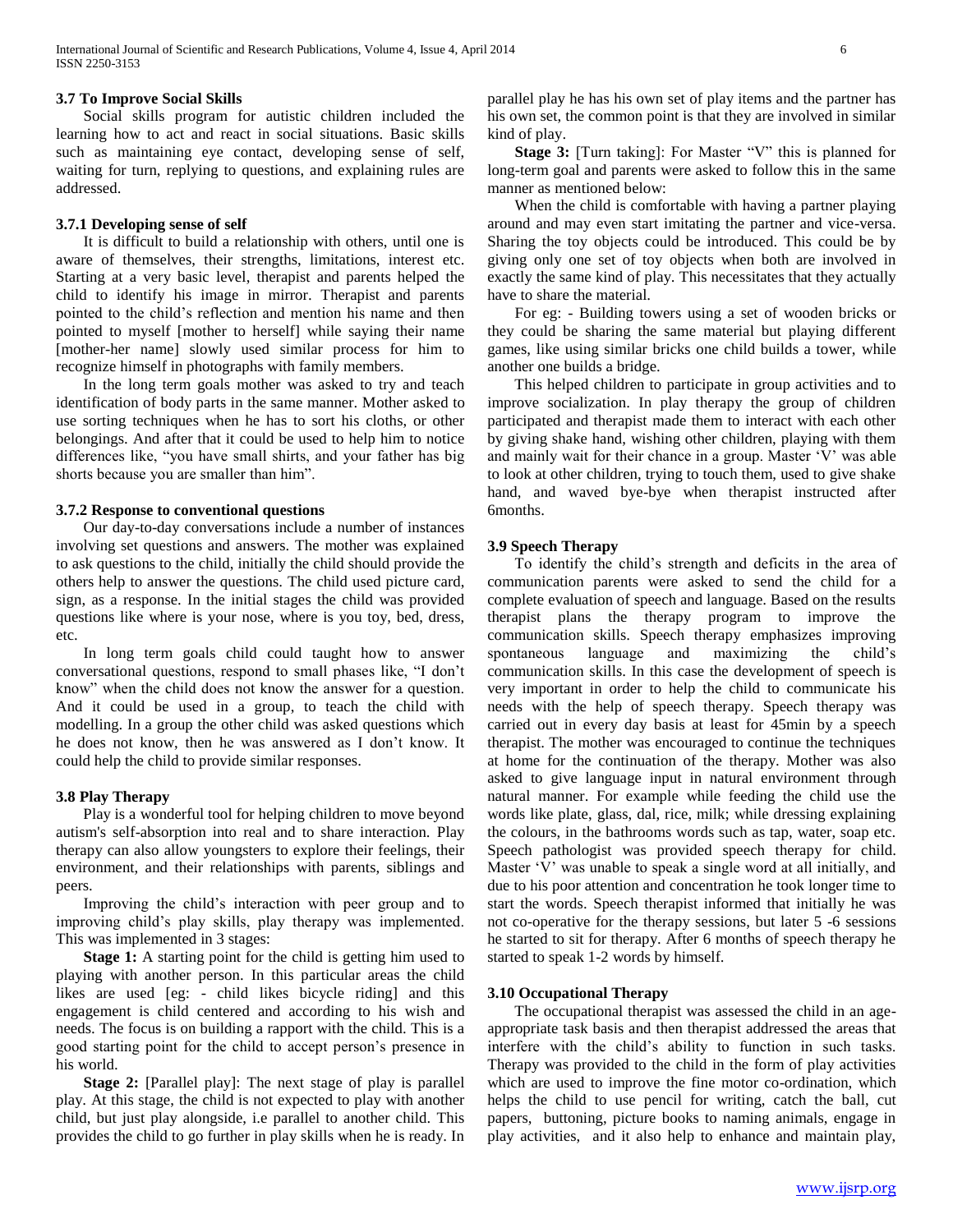self-help and school readiness skills. Therapy was carried out in daily basis for 30min. He showed lot of improvement after 6 months of therapy process. He was able to write alphabets up to letter K, able to write numbers up to 10 and could colour the pictures with in the lines after 6 months.

#### **3.11 Sensory Integration**

 The goal of Sensory Integration therapy is to remediate deficits in neurological processing and integration of sensory information to allow the child to interact with the environment in a more adaptive fashion. Sensory integration was used to enable children to interpret sensory stimulation in a more appropriate manner by reducing both hyper and hypo-sensitivity to the stimuli, which in turn supports progress in communication, interaction, imagination and thus enables learning. Therapist took the child to sensory park to feel the different types of sensations like smoothness, hardness, and play with sand, swining, ringing the bells, climbing ladders etc. In sensory integration therapy the child get the chance to mingle with other children, to play, to interact and to share the things. It will Also help the child to improve his social skills. Therapy was carried out every day 3o min. In SIT initially he was showing interest to play with only one item but after 20 sessions he started to explore other activities. After 6 months of therapy he was able play with ladder, sand, touching different types of sensations and his behaviour like touching his ears and enjoying the smoothness was reduced completely.

## **3.12 Pre Academic Skill Training**

 According to Lovaas ABA approach is used to integrate children with autism into mainstream education. The skills were chosen according to master "V" level, and taught systematically through a series of drill, which were carried out for 10-15min, and these drills were combined with periods of breaks when master "V" was allowed to play.

 According to Lovaas approach the child needs pre academics skills which will help the child to learn the basic concepts like shape, size, colour, alphabets, and numbers. The child was taught by different techniques by using drawing, painting to learn the colour concepts, shape and size concepts. Then slowly the alphabets and numbers were taught. Special educator was provided this individual educational program and the duration for this programme was initially 15min and increased gradually up to 30min. After 6 months of therapy he could able to identify the circle, square, triangle, rectangle, star, identify vehicles, fruits and house hold articles and able to write alphabets up to letter K, and able to write numbers up to 10.

## **3.13 Home Based Programme**

 Mother was trained how to handle the child in the home atmosphere in the initial phase of the intervention. Mother was taken as a co-therapist during the therapy sessions. Therapist motivated the mother to observe during the intervention program and she was also instructed that she should carry the methods at home. Mother showed much interest to continue these techniques at the home also and she used to engage the child at home by using different techniques which was instructed by the therapist. She was trained to handle the child and to engage the child with different activities they are: to reduce his restlessness, to improve

his attention and concentration, to mingle with other children, to express his needs through verbalization, and to make independent in self help skills. Mother was instructed to handle the child by using natural setting in daily life. She was explained to improve his attention and concentration with available techniques at home like threading the flowers, filling the water bottles, pasting the peace of papers in the pictures, join the dots, matching the pictures, and find the differences between the two pictures.

#### **3.13.1 Sharing toys**

 Mother was explained to how to involve the child in play time with other children by using parallel play technique and gradually make the child to share the toys with other children. Mother was explained to make him to wait by using natural setting like; the child should wait for chocolate, until he complete the given task. Mother was instructed to explain the child that, he should wait for his father till the evening and prepare the child to wish others when he would meet others.

#### **3.13. 2 Participating play**

 Mother was instructed to help the child for catch the boll, hit the ball, throw the boll in the basket, and use the bat to hit the ball, cut papers, buttoning his shirts, etc by using repeated trials. Mother was counselled to improve his speech by making the child to express his needs that the child should verbalize at least one word to reach his needs; it would motivate the child to express his needs through verbalization.

#### **3.13.3 Self-help skills**

 She was explained to improve his self help skills and cognitive skills by using the natural settings of daily activities. She was instructed to use these techniques mainly to make the child little independent in the future.

 Mother showed very much interest during the therapy process and was enthusiastic to know the new techniques which can improve her child's development. She used to continue the intervention process at home and spent lot of time with her child. She used to engage her child with different activities and new behavioural techniques. She used to follow the therapist instruction and continued the therapy process at home which made better improvement in the child's development.

## IV. TERMINATION AND OVERALL EVALUATION

 The 6 Six months of early intervention in a multidisciplinary approach, the child was able to respond to the name call; his eye contact was improved and could able to recognize his parents. He was able to speak 1-2 words. He could identify forms like, circle, square, and triangle. He could identify the fruits, vehicles, and house hold articles. He identified alphabets, and was able to write alphabets up to letter K. He counted up to numbers 20 and was able to write numbers up to 10.

### **4.1 Followup**

 As intervention for Pervasive developmental disorders takes long process and long duration parents were asked to continue the above techniques at home.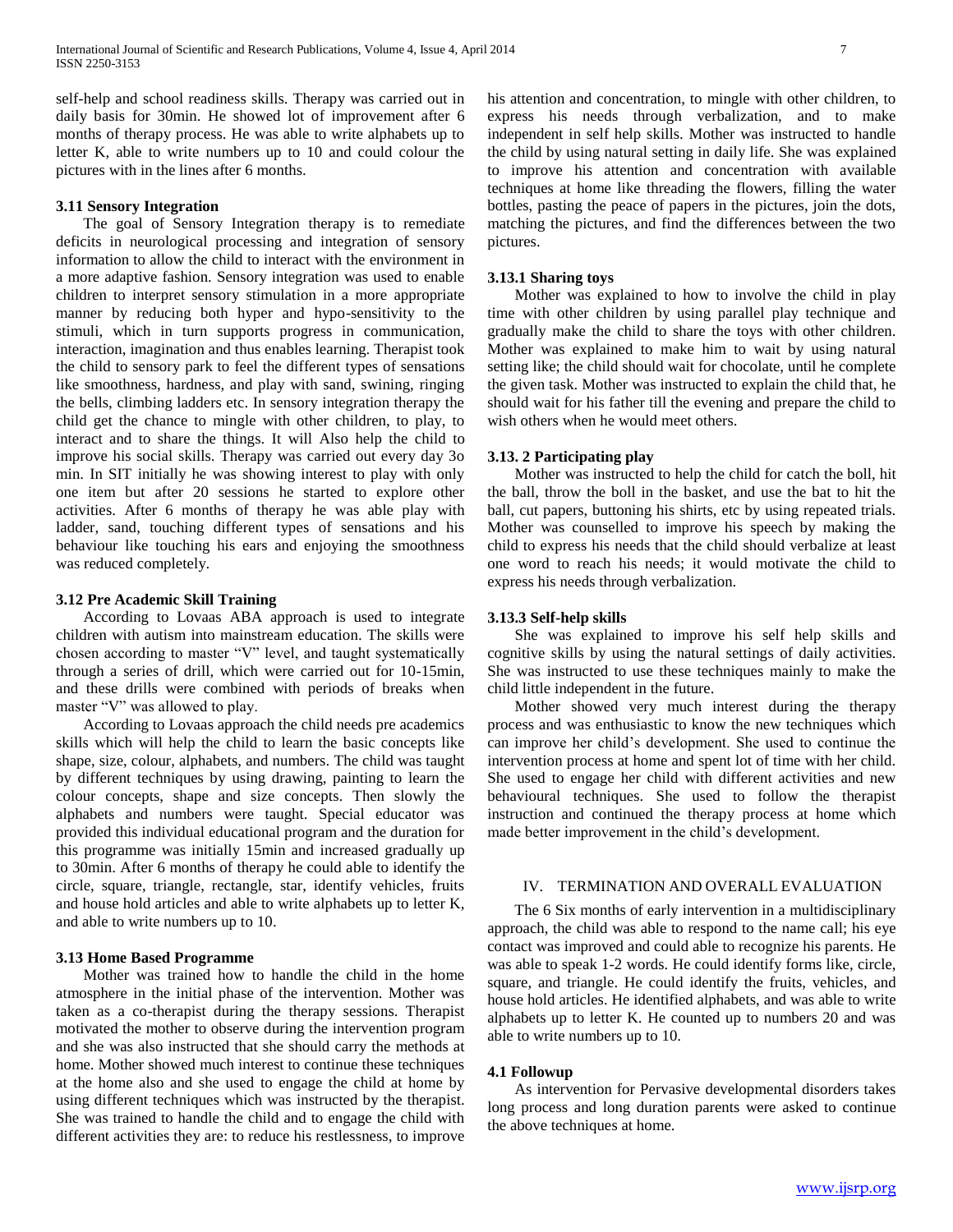## V. RESULATS AND DISCUSSION

# **5.1.1 Table-1: Improvement Observed After Six Months in Post Intervention**

| <b>Pre Intervention</b>                                                  | <b>Post Intervention</b>                                                                                                          |  |  |
|--------------------------------------------------------------------------|-----------------------------------------------------------------------------------------------------------------------------------|--|--|
| Had poor eye contact                                                     | Can maintain eye contact for a<br>while.                                                                                          |  |  |
| Attention and concentration<br>was poor.                                 | Attention<br>aroused<br>and<br>was<br>sustained for a while but not<br>required period of time.                                   |  |  |
| Unable to speak a single<br>word                                         | Able to speak 1-2 words                                                                                                           |  |  |
| <b>Did</b><br>not<br>have any form<br>concept                            | Able to identify the circle,<br>square, triangle, rectangle, star.                                                                |  |  |
| Unable to identify vehicles,<br>fruits and house hold articles.          | Able to identify vehicles, fruits<br>and house hold articles.                                                                     |  |  |
| Unable to write purposefully,<br>only scribbling present.                | Able to write alphabets up to<br>letter K, and able to write<br>numbers up to 10.                                                 |  |  |
| able<br>colour<br>the<br>Not<br>to<br>pictures.                          | Able to colour the pictures with<br>in the lines.                                                                                 |  |  |
| In SIT he likes to play with<br>only one item.                           | In SIT he was able play with<br>ladder, sand, touching different<br>types of sensations.                                          |  |  |
| Not able to mingle with other<br>children.                               | Able to look at other children,<br>trying to touch them, giving<br>shake hands, and waving bye-<br>bye when therapist instructed. |  |  |
| He was not able to sit for a<br>required period of time.                 | Able sit for 30 min<br>with<br>therapist co-operatively                                                                           |  |  |
| Making meaningless sounds<br>was present.                                | Making meaningless<br>sounds<br>was reduced completely.                                                                           |  |  |
| his<br>Touching<br>and<br>ear<br>enjoying the smoothness was<br>present. | This behaviour was reduced<br>completely.                                                                                         |  |  |
| He was not able to identify<br>parents.                                  | Can recognize parents when<br>they are outside also, and tries<br>to reach them.                                                  |  |  |
| Restlessness was present.                                                | Restlessness was reduced some<br>extent.                                                                                          |  |  |

 Table -1 gives the improvement of post intervention after six months. Master "V" was improved in maintaining eye contact, his attention was aroused and sustained for a while but not required period of time and his restlessness was reduced to some

extent. He could able to sit for 30 min with therapist cooperatively and touching his ears behaviour was reduced completely. He could able to recognize parents, he could able to l.ook at other children, trying to touch them, giving shake hand, and waving bye-bye when therapist instructed. He was able to speak 1-2 words, identify the circle, square, triangle, rectangle, star and recognize vehicles, fruits and house hold articles could able to write alphabets up to letter K, and able to write numbers up to 10 and can colour the pictures with in the lines. Over all the improvement was seen in Master "V" after 6 months of intervention.

**5.1.2 Table-2: Pre- Post Intervention CARS Scores in Each Domain**

| S.NO | <b>DOMAIN</b>             | <b>PRE</b>     | <b>POST</b>    |
|------|---------------------------|----------------|----------------|
| 1.   | Relating to people        | 3              | 2              |
| 2.   | Imitation                 | 2.25           | 1.75           |
| 3.   | <b>Emotional response</b> | 2.5            | 2              |
| 4.   | Listening response        | 2.25           | 1.75           |
| 5.   | Taste, smell response     | $\overline{2}$ | 1.75           |
| 6.   | Fear or nervousness       | $\overline{2}$ | 1.75           |
| 7.   | Verbal communication      | 1.5            | 1.5            |
| 8.   | Body use                  | 2.5            | $\mathfrak{D}$ |
| 9.   | Object use                | 3              | 2.25           |
| 10.  | Adaptation to change      | 3.25           | 1.75           |
| 11.  | Visual response           | 2.25           | 1.75           |
| 12.  | Nonverbal communication   | 2.5            | 2              |
| 13.  | Activity level            | $\overline{2}$ | 1.75           |
| 14.  | Intellectual response     | 2.5            | 1.75           |
| 15.  | General impression        | 2.             | 1.75           |

 Table -2 gives the pre and post intervention CARS scores in each item. The CARS scores were reduced in relation to people, imitation, emotional response, listening response, taste, smell response, fear or nervousness, body use, objet use, adaptation to change, visual response, nonverbal communication, activity level, intellectual response, and general impression; but on verbal communication his score was remained same.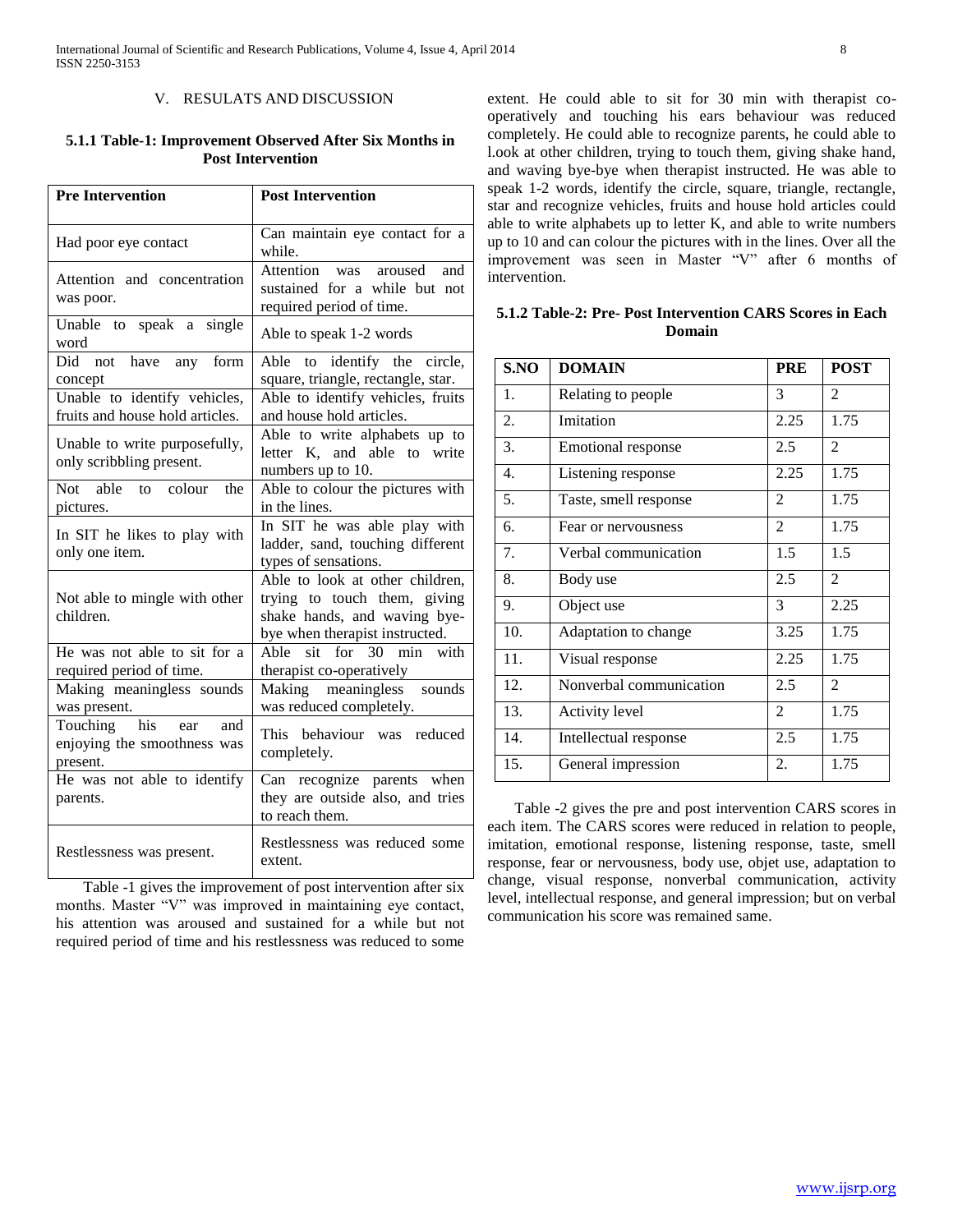



**Graph-1: Pre-Post Intervention CARS Scores in Each Domain**

 Graph -1 gives the graphical impression of pre and post intervention CARS scores in each domains. The CARS scores were reduced in relation to people, imitation, emotional response, listening response, taste, smell response, fear or nervousness, body use, objet use, adaptation to change, visual response, nonverbal communication, activity level, intellectual response, and general impression; but on verbal communication his score was remained same.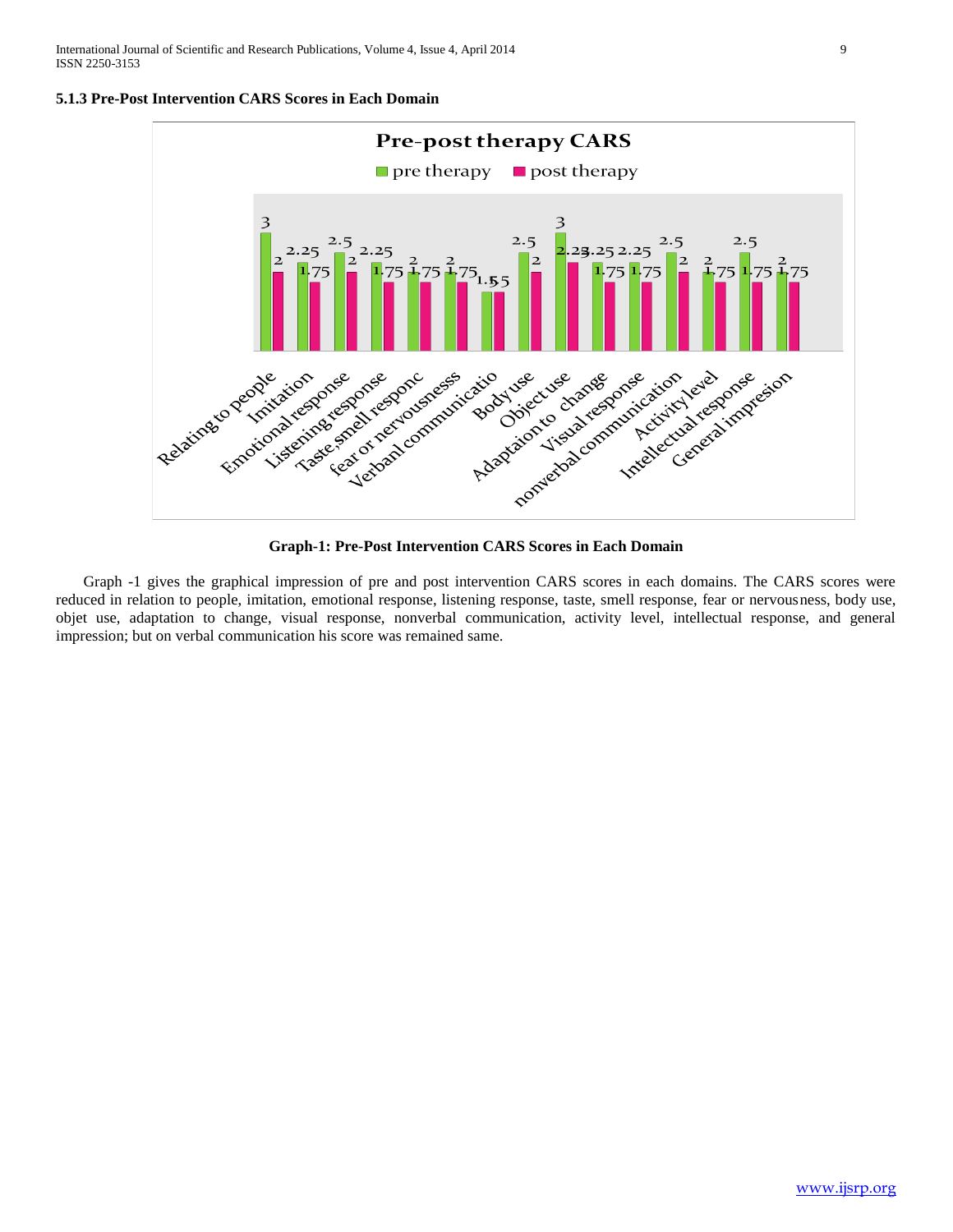#### **5.1.4 Pre- Post Intervention CARS Total Score**





 The above graph gives the pre-post intervention total scores of CARS. In pre – intervention his score was 34.5 which indicates the Mild -moderate autism. In post intervention total score of CARS is reduced to 27.5 which indicate the non-autistic category. It indicates that early intervention in a multidisciplinary approach was effective for children with autism.

## VI. CONCLUSIONS

 An early intervention can improve adaptive and personalsocial behaviours of children with autism.

#### **REFERENCES**

- [1] Ben-Itzchak, E., & Zachor, D.A. (2007). The effects of intellectual functioning and autism severity on outcome of early behavioral intervention for children with autism. Research in Developmental Disabilities, Volume 28 (3), 287–303.
- [2] Bryson, B., Rogers, D. & Fombonne, E. (2003). 'Autism Spectrum Disorders: Early Detection, Intervention, Education and Psychopharmacological Management'. Canadian Journal of Psychiatry 48(8): 506–16.
- [3] Corsello, C.M. (2005). Early Intervention in Autism. Infants & Young Children, Vol. 18 (2), 74–85
- [4] Dawson, G., Rogers. S., Munson. J., Smith. M., Winter. J., Greenson. J., Donaldson. A., & Varley. J. (2010). Randomized, Controlled Trial of an Intervention for Toddlers with Autism: The Early Start Denver Model. Official Journal of the American Academy of Pediatrics, Volume 125, Number 1, pg e17-e23.
- [5] Fazlioglu, Y. & Baran, G, R. (2008). A sensory integration therapy program on sensory problems for children with autism. Perceptual and Motor Skills, 106, 4115-422.
- [6] Fombonne, E. (2003). Epidemiological surveys of autism and other pervasive developmental disorders: An update. Journal of Autism and Developmental Disorders, 33, 365-382.
- [7] Granpeesheh, D., Dixon, D. R., Tarbox, J., Kaplan, A. M., Wilke, A. E. (2009). The effects of age and treatment intensity on behavioural intervention outcomes for children with autism spectrum disorders. Research in Autism Spectrum Disorders, Vol 3, 1014–1022.
- [8] Gray, C.A. (1994). The New Social Story Book. Arlington, TX: Future Horizons.
- [9] Harris, S. L., & Handleman, J. S. (2000). Age and IQ at intake as predictors of placement for young children with autism: A four- to six-year follow-up. Journal of Autism and Developmental Disorders, 30(2), 137–142.
- [10] Harris, S. L., & Weiss, M. J. (1998). Right from the start: Behavioral intervention for young children with autism. Bethesda, MD: Woodbine House.
- [11] Howlin, P. (2005). The effectiveness of interventions for children with autism. Journal of Neural Transmission, Supplementum, Vol (69), 101-119.
- [12] Howlin, P., Magiati, I., Charman, T. (2009). Systematic Review of Early Intensive Behavioral Interventions for Children with Autism. American Journal on Intellectual and Developmental Disabilities, Volume 114 (1), 23- 41.
- [13] Ingersoll, B., & Gergans, S. (2007). The effect of a parent-implemented imitation intervention on spontaneous imitation skills in young children